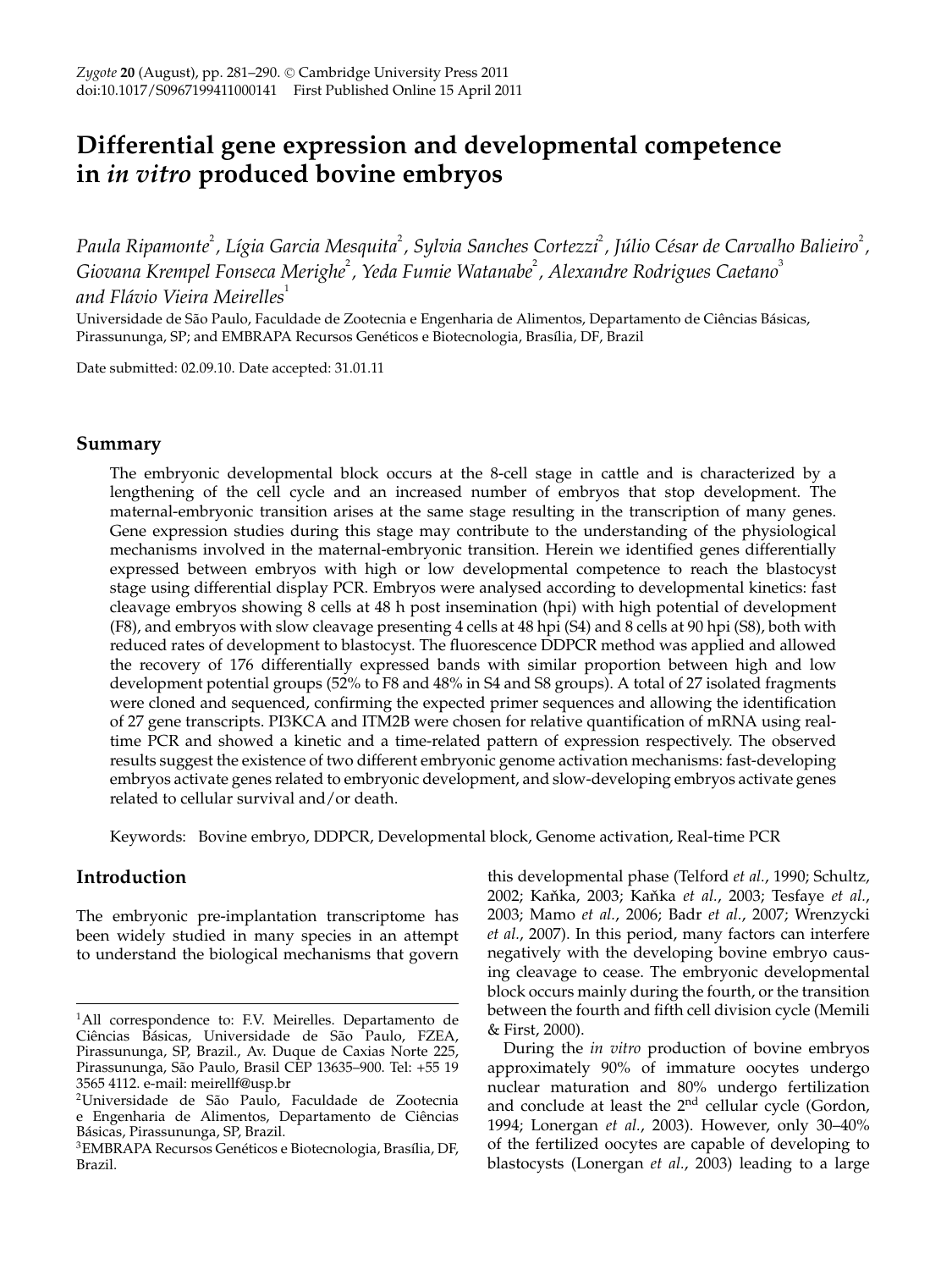proportion of embryos that arrest their development. In general, embryonic development depends on mRNA and protein stocks present in the oocyte at the time of fertilization which are synthesized and stored during oogenesis. The main function of these stocks is to maintain embryo development until Embryonic Genome Activation (EGA) occurs (Schultz, 1993; De Sousa *et al.*, 1998a,b). Embryos that inherit low quality mRNA and protein stocks do not efficiently activate their genome and go into a passive developmental block (Betts & King, 2001). Variation in cleavage timing, fragmentation rates and developmental potential are affected by the quality and quantity of maternally derived mRNAs and proteins (Gutiérrez-Adán *et al.*, 2004; Biase *et al.*, 2008). Although EGA is expected to occur in the 8-cell-stage, there are reports describing genes that are transcribed earlier (Ma *et al.*, 2001). These observations suggest that EGA occurs as a multiple-step event, as opposed to following a single global transcriptional switch (Ma *et al.*, 2001).

In this report we tested the hypothesis that at the moment of major embryonic genome activation, *in vitro*-produced bovine embryos with high and low development potential show different patterns of gene expression. Using fluorescence differential display PCR and real-time PCR we identified genes that are differentially expressed between bovine embryos with high and low developmental competence to reach the blastocyst stage.

# **Material and methods**

## *In vitro* **production of bovine embryos**

Chemicals were purchased from Sigma Chemical unless otherwise stated.

Bovine embryos were produced after *in vitro* oocyte maturation, fertilization and culture, according to previously published protocols (Bousquet *et al.*, 1999). Briefly, healthy cumulus–oocyte complexes (COCs) with evenly granulated cytoplasms in the oocyte and surrounded by multiple layers of cumulus cells were obtained by aspirating follicles (2–8 mm) from abattoir-derived ovaries, washed with HEPESbuffered Tyrode's medium and cultured for 20 h under mineral oil in 90 μl drops of TCM199 medium with Earles salt solution, glutamine and NaHCO<sub>3</sub>, supplemented with  $10\%$  (v/v) fetal bovine serum (FBS; Invitrogen), sodium pyruvate (22 μg/ml), gentamycin sulfate (50  $\mu$ g/ml), follicle stimulating hormone (FSH) (0.5 μg/ml), leuteinising hormoneLH (50 μg/ml) and estradiol-17β (1 μg/ml) at 38.5°C in 5% CO<sub>2</sub>. Matured oocytes were fertilized with motile sperm from a single Nellore bull recovered by centrifugation for 30 min at 700 *g* in a Percoll discontinuous density gradient (2 ml 45% Percoll over 2 ml 90% Percoll) in 90 μl drops under mineral oil of TALP medium supplemented with heparin (10 μg/ml), sodium pyruvate (22 μg/ml), gentamycin (50 μg/ml), fatty acid-free BSA (6 mg/ml) and PHE solution (2  $\mu$ M penicillamine, 1 μM hypotaurine and 0.25 μM epinephrine) at  $38.5^{\circ}$ C, in  $5\%$  CO<sub>2</sub>.

At approximately 10 hours post insemination (hpi), presumptive zygotes were denuded by pipetting and co-cultured in modified CR2 medium supplemented with  $10\%$  (v/v) FBS and granulosa cells coming from the maturation dish (Watanabe *et al.*, 1999). At 48 hpi, embryos were analysed and those with fast cleavage divisions and high development potential (F8), and embryos with slow cleavage divisions (S4), showing 8 and 4 cells respectively, were recovered from culture, snap frozen in liquid nitrogen and stored at −80◦C until RNA extraction. The remaining embryos with slow cleavage divisions and reduced rates of development to blastocyst (S8), showing 0–3 cells at 48 hpi were maintained in culture until 90 hpi when embryos with 8 cells were collected and frozen as described above.

## **RNA extraction and reverse transcription**

Total RNA was extracted from groups of 50 embryos of each category (F8, S4 and S8) with the RNeasy<sup>®</sup> Protect Mini Kit (Qiagen), according to manufacturer's instructions and eluted in 30 μl RNase-free water. Nine microlitres of total RNA from each embryo group was reversely transcribed in 20 μl reactions containing 1 μl SuperScriptIII<sup>TM</sup> (200 U/μl; Invitrogen<sup>TM</sup>), 1 μl of an anchor primer  $(5 \quad \mu M)$ -AATACGACTCACTATAGT(T)12NN-3 ( $NN = GC$ ,  $GA$  or  $GG$ ; Table 1), 2  $\mu$ l dNTPs (2.5 mM each), 2 μl dithiothreitol (DTT) (0.1 M), 1 μl RNaseOUT<sup>®</sup> recombinant ribonuclease inhibitor (40 U/µl; Invitrogen<sup>TM</sup>) and 4 µl  $5\times$  first strand buffer. Reactions were carried out at 42◦C for 15 min, 50◦C for 50 min and 70◦ for 15 min for enzyme inactivation.

## **Fluorescent differential display analysis**

Differential display PCR analysis was performed according to previously published protocols (Ripamonte *et al.*, 2005). Briefly, RNA was reverse-transcribed using different anchor primers with the following structure:  $5'$ -T7 tail-T<sub>12</sub>-NN-3', where NN was GC, GA or GG (Table 1). The resulting cDNAs were then PCR-amplified with different 10-mers and a TAMRAlabelled T7 primer. Each sample was PCR-amplified in triplicate. Amplified fragments were separated in 6.5% polyacrylamide gels for 5 h at 1500 V. After electrophoresis, gels were scanned with a Fuji FLA3000 fluorescence scanner and fragments were visualized with Image Reader FLA-3000 Series and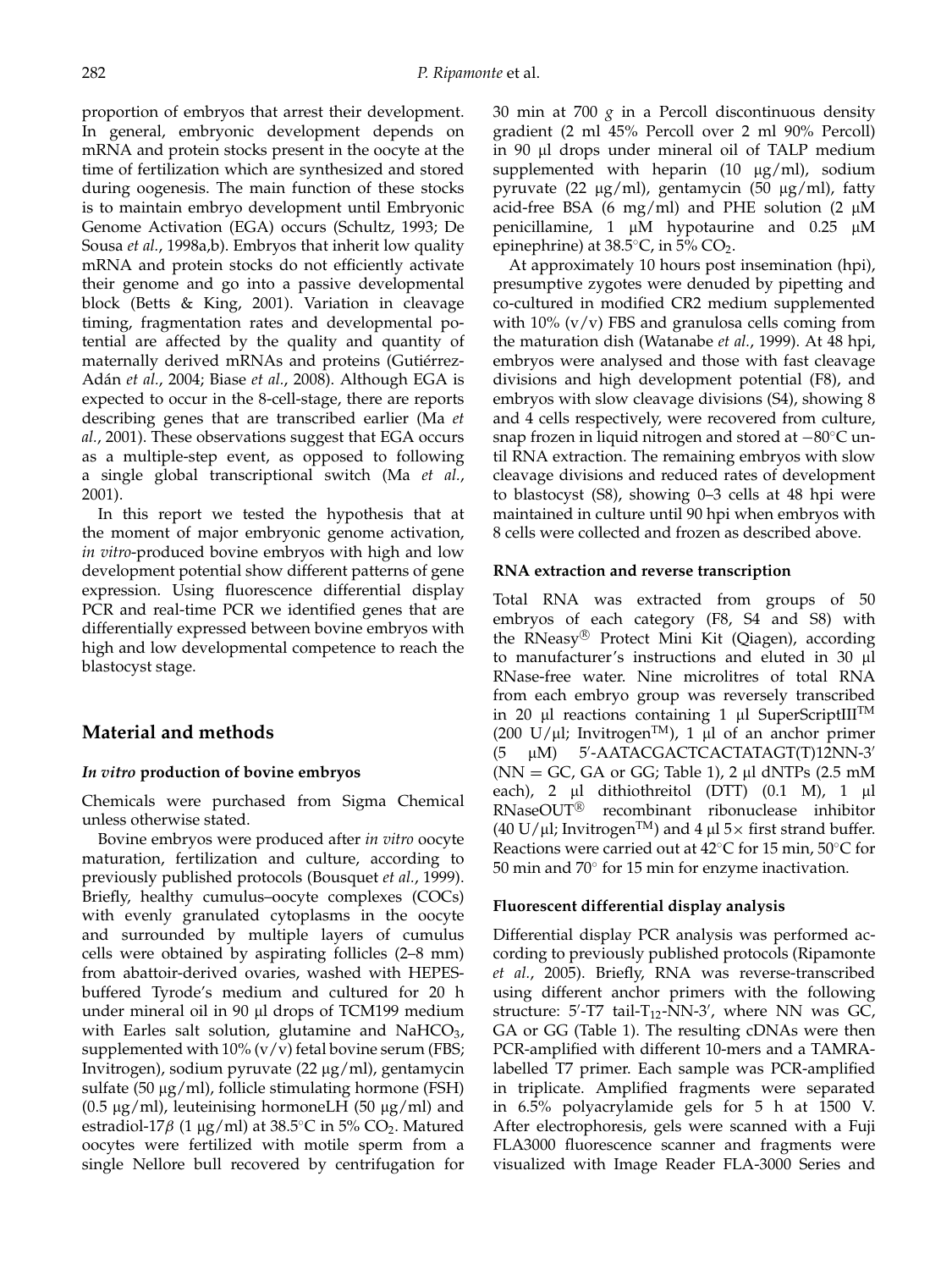| Primer               | Sequence $5' \rightarrow 3'$          | Primer    | Sequence $5' \rightarrow 3'$ |  |
|----------------------|---------------------------------------|-----------|------------------------------|--|
| Universal T7 rev     | AATACGACTCACTATAGT TAMRA              | ARP9 fwd  | <b>TAAGACTAGC</b>            |  |
| AP1 rev              | AATACGACTCACTATAGT(12)GA              | ARP10 fwd | <b>GATCTCAGAC</b>            |  |
| $AP2$ rev            | AATACGACTCACTATAGT <sub>(12)</sub> GC | ARP11 fwd | <b>ACGCTAGTGT</b>            |  |
| AP3 rev              | AATACGACTCACTATAGT <sub>(12)</sub> GG | ARP12 fwd | <b>GGTACTAAGG</b>            |  |
| ARP1 fwd             | <b>CGACTCCAAG</b>                     | ARP13 fwd | <b>GTTGCACCAT</b>            |  |
| ARP <sub>2</sub> fwd | <b>GCTAGCATGG</b>                     | ARP14 fwd | <b>TCCATGACTC</b>            |  |
| ARP3 fwd             | <b>GACCATTGCA</b>                     | ARP15 fwd | <b>CTTTCTACCC</b>            |  |
| ARP4 fwd             | <b>GCTAGCAGAC</b>                     | ARP16 fwd | <b>TCGGTCATAG</b>            |  |
| ARP <sub>5</sub> fwd | <b>ATGGTAGTCT</b>                     | ARP17 fwd | <b>CTGCTAGGTA</b>            |  |
| ARP6 fwd             | <b>TACAACGAGG</b>                     | ARP18 fwd | <b>TGATGCTACC</b>            |  |
| ARP7 fwd             | TGGATTGGTC                            | ARP19 fwd | <b>TTTTGGCTCC</b>            |  |
| ARP8 fwd             | TGGTAAAGGG                            | ARP20 fwd | <b>TCGATACAGG</b>            |  |

**Table 1** Primers used in the fluorescent DDPCR experiments

AP, anchor primer; ARP, arbitrary primer.

Image Gauge software (Fuji Photo Film Co.). The gel was dried at 80℃ and rinsed with ddH<sub>2</sub>O repeatedly to completely remove urea residues. Fragments differentially amplified in all triplicates in at least one of the embryo groups were precisely excised from the dried polyacrylamide gel with a scalpel, eluted in 80 μl of ultrapure water at 80◦C for 10 min and stored at –80◦C until analysis.

## **Cloning and sequencing of different amplified fragments**

Each excised fragment was re-amplified with an unlabelled T7 primer and the corresponding arbitrary primer. Re-amplifications were carried out in 25 μl reactions containing 0.5 μl of a solution containing the eluted DDPCR fragment, 2.5 μl 10× *Taq* polymerase buffer, 4 μl dNTPs (2.5 mM each), 3.25 μl unlabelled T7 (5 μM), 3.25 μl arbitrary primer (5 μM), 0.2 μl *Taq* DNA polymerase (5 U/μl; Invitrogen<sup>TM</sup>) and 1.5 μl MgCl<sub>2</sub> (50 mM). PCR cycling conditions were:  $95^{\circ}$ C for 2 min, followed by 30 cycles of  $92^{\circ}$ C for 15 s, 42◦C for 30 s and 72◦C for 2 min, with a final step of 72<sup>°</sup>C for 10 min. Re-amplified fragments were cloned into the TOPO TA Cloning $^{\circledR}$  vector (Invitrogen $^{\text{TM}}$ ) following the manufacture's instructions and sequenced with BigDye dideoxy terminator chemistry (Applied Biosystems). The sequences were submitted to BLAST analysis (BlastN, nr database, December 2007) for identification at the GenBank website.

#### **Real-time PCR quantification**

For quantitative analysis of individual genes, mRNA was extracted from embryos of each category (F8, S4 and S8) with QuickPrep Micro mRNA Purification kit (Amersham). Messenger RNA obtained from each embryo group was then amplified with MessageAmp aRNA kit (Ambion $^{\text{\tiny{\textregistered}}}$ ), according to manufacturer's

instructions and described in the literature (Kralj *et al.*, 2009). Briefly, double-stranded cDNA was synthesized with an oligo(dT) primer bearing a T7 promoter which was then used in an *in vitro* transcription procedure with T7 RNA polymerase. A second round of amplification, using different primers, was done to generate additional aRNA. cDNA from each embryo group was then generated as follows: 9 μl of amplified RNA was reversely transcribed in 20 μl reactions containing 1 μl SuperScriptIII<sup>™</sup> (200U/μl; Invitrogen<sup>TM</sup>), 1 μl poly(A) primer (5 μM), 2 μl dNTPs (2.5 mM each), 2 μl DTT (0.1 M), 1 l RNaseOUT<sup>®</sup> recombinant ribonuclease inhibitor (40 U/μl; Invitrogen<sup>184</sup>) and 4  $\mu$ l 5 $\times$  first strand buffer. Reactions were carried out at 42◦C for 15 min, 50◦C for 50 min and 70◦C for 15 min for enzyme inactivation.

To determine the relative abundance of transcripts, real-time quantitative PCR was performed in an ABI  $\mathrm{Prism}^{\circledR}$  7500 (Applied Biosystems) using TaqMan $\mathrm{Im}$ technology (Applied Biosystems). Primers and probes were designed by Assay-by-Design (Applied Biosystems; Table 2). Prior to the quantification analysis, standard curves were constructed for both transcript

**Table 2** Primers used for real-time PCR

| Primer                                                                         | Sequence $5' \rightarrow 3'$                                                                                                                                                                         |  |
|--------------------------------------------------------------------------------|------------------------------------------------------------------------------------------------------------------------------------------------------------------------------------------------------|--|
| PI3K fwd<br>PI3K rew<br>PI3K probe<br>ITM2B fwd<br>ITM2B rew<br>ITM2B<br>probe | CCCAAGAATGCACAAAGACAAGA<br><b>GCCGAATAGCTAGATAAGCCTTGTA</b><br>FAM-CTGAAACCTCTCAAATTC-NFQ<br><b>GTCCCAGAGTTTGCAGATAGTGA</b><br><b>GGAATCACATAGCACTTATCCAGGTT</b><br>FAM-CATGACTTCAACAAGAAACT-<br>NFO |  |
| 18S r $RNA^a$                                                                  | Hs99999901_s1                                                                                                                                                                                        |  |

aAssay identifier provided by Applied Biosystems.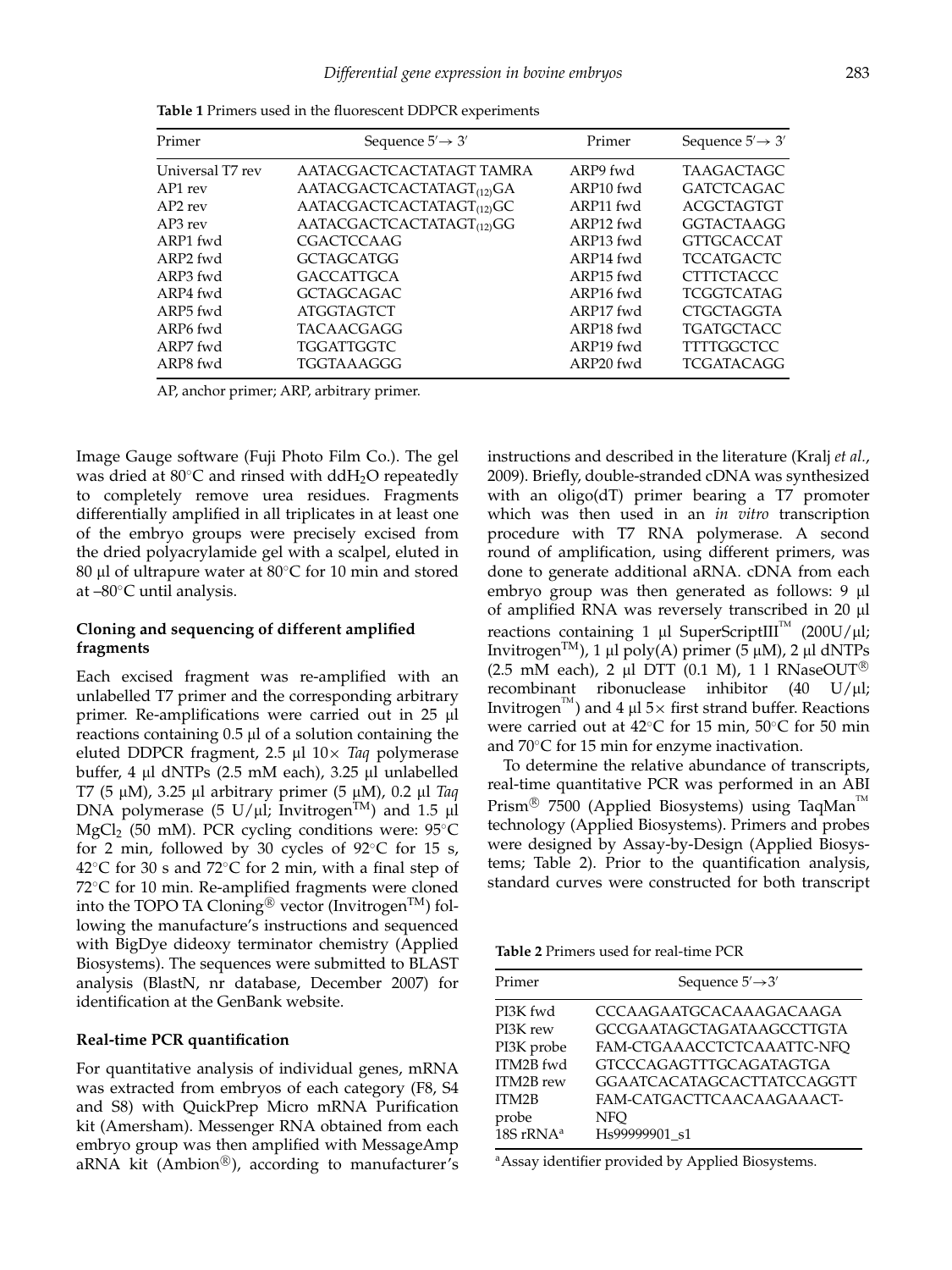

**Figure 1** Proportion of differentially amplified fragments isolated using differential display PCR in *in vitro*-produced bovine embryos. F8: 8-cell stage at 48 hpi; S4 and S8: embryos that reached the 4-cell and 8-cell stage at 48 and 90 hpi, respectively.

targets phosphoinositide-3-kinase, catalytic, alpha polypeptide (PI3KCA) and integral membrane protein 2B (ITM2B), and endogenous control 18S ribosomal RNA (18S rRNA), using five serial dilutions of cDNA from F8 embryos. The cycling threshold  $(C_t)$  mean values were used to estimate amplification efficiency (E) given by  $E = 10^{(-1/\text{slope})-1}$  and all of them were >0.99. Each reaction was performed in duplicate. Three replicates of RNA amplified samples from three different embryos groups (F8, S4 and S8) were evaluated. All reactions were carried out in 25 μl reactions containing TaqMan™ PCR Universal Master Mix (Applied Biosystems) and PCR cycling conditions were: 50◦C for 2 min, 95◦C for 10 min, followed by 45 cycles of 95◦C for 15 s and 60◦C for 1 min.

Relative mRNA expression levels were estimated based on the relative standard curve method suggested by the instrument manufacturer. Results are shown as relative expression or fold difference to the calibrator sample (i.e., F8 embryo) after normalization of transcript amount to the endogenous control (2<sup>-∆∆Ct</sup> Method; Livak & Schmittgen, 2001).

#### **Statistical and gene ontology analysis**

Expression level means and standard errors were estimated using least squares method in Proc GLM on S.A.S. v9.1.3 (SAS Institute Inc.). In instances in which no differences were observed among all three embryo groups, data were analysed using the same SAS procedure described above considering time of culture (F8 and S4 with 48 hpi vs. S8 with 90 hpi) or development kinetics (fast-developing F8 embryos vs. slowdeveloping S4 and S8 embryos). Gene ontology (GO) analysis was performed for categorizing differentially expressed sequences, including biological process, molecular function and cellular component using EASE, the Expression Analysis Systematic Explorer, v2.0 (Huang *et al.*, 2007).

## **Results**

The fluorescence differential display PCR method was performed using 60 primer combinations (three anchor and 20 random primers) generating a total of 140 potential differentially amplified fragments, ranging in size from 150 bp to 1.5 kb. Fifty-two per cent of fragments were isolated from F8 embryos, while 35% and 13% were derived from S8 and S4, respectively (Fig. 1). From these, a total of 27 bands were selected for further analysis by cloning and sequencing. BLAST searches of the nr database with the resulting sequences showed hits for 33 different gene transcripts possibly related to mammalian/bovine embryonic developmental processes (Table 3). In some instances, we observed two to four heterogeneous sequences resulting from the same isolated DDPCR band therefore, sequencing of more than one colony was necessary for precise identification and characterization of the putative differentially expressed mRNAs. To categorizing the differentially transcript genes we used the EASE tool and a list of over-represented GO terms in our groups embryos was showed in Fig. 2. Several GO categories were found and overrepresented in biological processes were related to physiological, cellular and metabolic process. Catalytic activity and binding, cellular and intracellular were over-represented terms for molecular function and cellular component, respectively.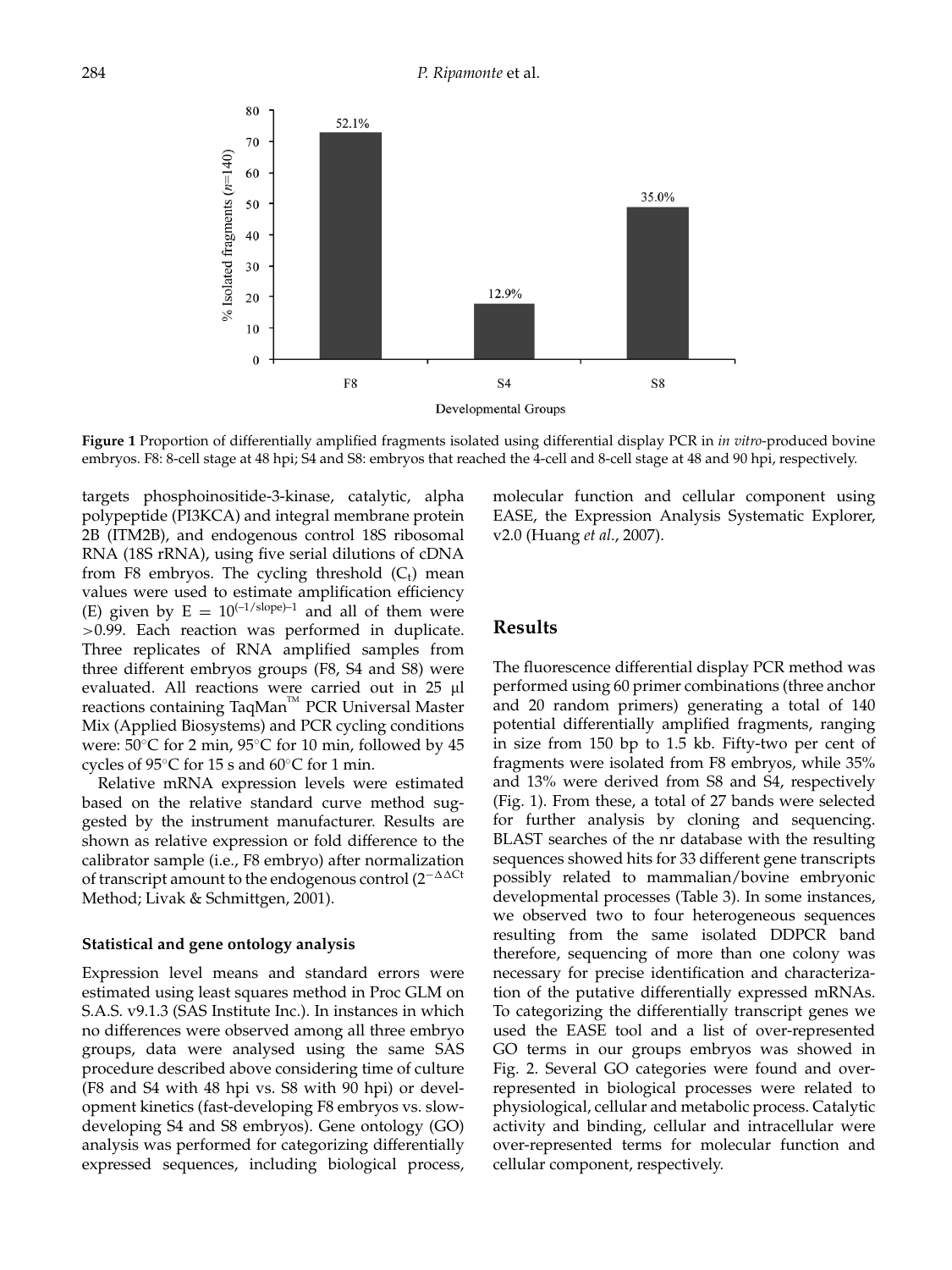|                         |                                                                                                                                                                                     |            | Embryos    |                |                |
|-------------------------|-------------------------------------------------------------------------------------------------------------------------------------------------------------------------------------|------------|------------|----------------|----------------|
| Seq no.                 | Best BLAST Hit (GenBank Acc. no.)                                                                                                                                                   | % Identity | ${\rm F}8$ | S <sub>4</sub> | S <sub>8</sub> |
| $\mathbf{1}$            | Bos taurus phosphoinositide-3-kinase, catalytic, alpha polypeptide, mRNA,<br>PI3KCA, NM_174574.1                                                                                    | 83         |            |                |                |
| $\overline{\mathbf{c}}$ | Bos taurus optineurin, mRNA, OPTN, NM_001034602.1                                                                                                                                   | 99         |            |                |                |
| 3                       | Bos taurus nucleolar and spindle associated protein 1, mRNA, NUSAP1,<br>NM_001046571                                                                                                | 99         |            |                |                |
| 4                       | Bos taurus similar to cyclin I, mRNA, CCNI, NM_001083373.1                                                                                                                          | 98         |            |                |                |
| 5                       | PREDICTED: Bos taurus similar to integral membrane protein 2B, transcript<br>variant 1, mRNA, ITM2B, NM_001035093.1                                                                 | 99         |            |                |                |
| 6                       | Bos taurus integrator complex subunit 12, mRNA, INTS12, NM_001075753                                                                                                                | 98         |            |                |                |
| 7                       | PREDICTED: Bos taurus similar to transcription factor TZP, transcript variant 1,<br>mRNA, TZP, XM_608043.3                                                                          | 99         |            |                |                |
| 8                       | Bos taurus similar to COPG2 protein, mRNA, COPG2, NM_001082448.1                                                                                                                    | 99         |            |                |                |
| 9                       | Bos taurus T cell receptor gamma V5-1, complete sequence, TCRV5-1, AY644518.1                                                                                                       | $80\,$     |            |                | $\sqrt{}$      |
| $10\,$                  | Bos taurus ribosomal protein L10a, mRNA, complete cds, RPL10A, BC102653.1                                                                                                           | 98         |            |                |                |
| 11                      | Bos taurus solute carrier family 25, member 40, mRNA, SLC25A40,<br>NM_001076299.1                                                                                                   | 100        |            |                |                |
| 12                      | Bos taurus abhydrolase domain containing 11, mRNA, ABHD11, NM_001034372.1                                                                                                           | 97         |            |                |                |
| 13 <sup>a</sup>         | Bos taurus ADP-ribosylation factor-like 6 interacting protein 1, ARL6IP1,<br>NM_001078157.1                                                                                         | 97         |            |                |                |
| 14 <sup>a</sup>         | Bos taurus TFG TRK-fused gene, mRNA, complete cds, TFG, BC104525.2                                                                                                                  | 99         |            |                |                |
| 15                      | Bos taurus chromosome 6 open reading frame 25, mRNA, C6orf25,<br>NM_001078081.1                                                                                                     | 99         |            |                |                |
| 16                      | Bos taurus Coatomer gamma-2 subunit, mRNA, COP2-y, XM_591934                                                                                                                        | 100        |            |                |                |
| 17                      | Bos taurus glutamate-cysteine ligase catalytic subunit, GCLC, AY957499.1                                                                                                            | 94         |            |                |                |
| 18                      | Bos taurus eukaryotic translation elongation factor 1 alpha 1, mRNA, EEF1A1,<br>complete cds, BC142302.1                                                                            | 98         |            |                |                |
| 19                      | Bos taurus ER degradation enhancer, mannosidase alpha-like 2, mRNA, EDEM2,<br>NM_001101085.1                                                                                        | 74         |            |                |                |
| 20                      | Bos taurus Cyclin y-like 1, mRNA, CCNYL1, XM_618363.3                                                                                                                               | 98         |            |                |                |
| 21                      | Bos taurus similar to Tumor necrosis factor receptor superfamily member 7<br>precursor (CD27L receptor) (T-cell activation antigen CD27) (T14)<br>(MGC148404), mRNA, NM_001082434.1 | 84         |            |                |                |
| 22                      | Bos taurus Xist X (inactive)-specific transcript, Xist genes, XIST, AJ421481.1                                                                                                      | 76         |            |                | $\sqrt{}$      |
| 23                      | Bos taurus peroxiredoxin 1, mRNA, complete cds, PRDX1, BC148009.1                                                                                                                   | 100        |            |                |                |
| 24                      | Bos taurus endoplasmic reticulum aminopeptidase 2, mRNA, ERAP2, BC149475.1                                                                                                          | 93         |            |                |                |
| 25                      | Bos taurus uroplakin 1B, mRNA, UPK1B, NM_174482.2                                                                                                                                   | 92         |            |                |                |
| 26                      | Bos taurus T-cell receptor alpha gene, J segments and C region, TCRA,<br>NW_001501855.1                                                                                             | 84         |            |                |                |
| 27                      | Bos taurus partial stat5A gene, exons 5-19, STAT5A, AJ237937.1                                                                                                                      | 100        |            |                |                |
| $28^{\circ}$            | Bos taurus ribosomal protein S15A, mRNA, RPS15A, NM_001037443                                                                                                                       | 99         |            |                |                |
| 29                      | Homo sapiens integrator complex subunit 12, mRNA complete cds, INTS12,<br>BC014442.1                                                                                                | 89         |            |                |                |
| 30 <sup>a</sup>         | Bos taurus similar to oligonucleotide/oligosaccharide-binding fold containing 1,<br>mRNA, OBFC1, NM_001076849                                                                       | 97         |            |                |                |
| 31                      | Bos taurus ankyrin repeat domain 17, mRNA, ANKRD17, XM_585174                                                                                                                       | 99         |            |                |                |
| 32                      | Bos taurus thioredoxin domain containing 9, mRNA, TXNDC9, NM_001076149                                                                                                              | 100        |            |                |                |
| 33                      | Homo sapiens HIN1-like cysteine protease (HIN1L) pseudogene on chromosome<br>12, HIN1L, NG_005318                                                                                   | 87         |            |                |                |

#### **Table 3** Description of DDPCR fragments that were isolated, cloned and sequenced

<sup>a</sup>Sequences obtained from the same gel fragment after cloning in TA vector.

PI3KCA (Craddock *et al.*, 1999) and ITM2B (Fleischer *et al.*, 2002a,b) were chosen from the sequenced fragments for mRNA quantification by real-time PCR. PI3KCA was initially isolated in S4 embryos but the relative expression of PI3KCA did not differ when comparing S4 with S8 embryos ( $p > 0.05$ ). However, comparisons between slow and fast-developing embryos showed higher PI3KCA expression levels in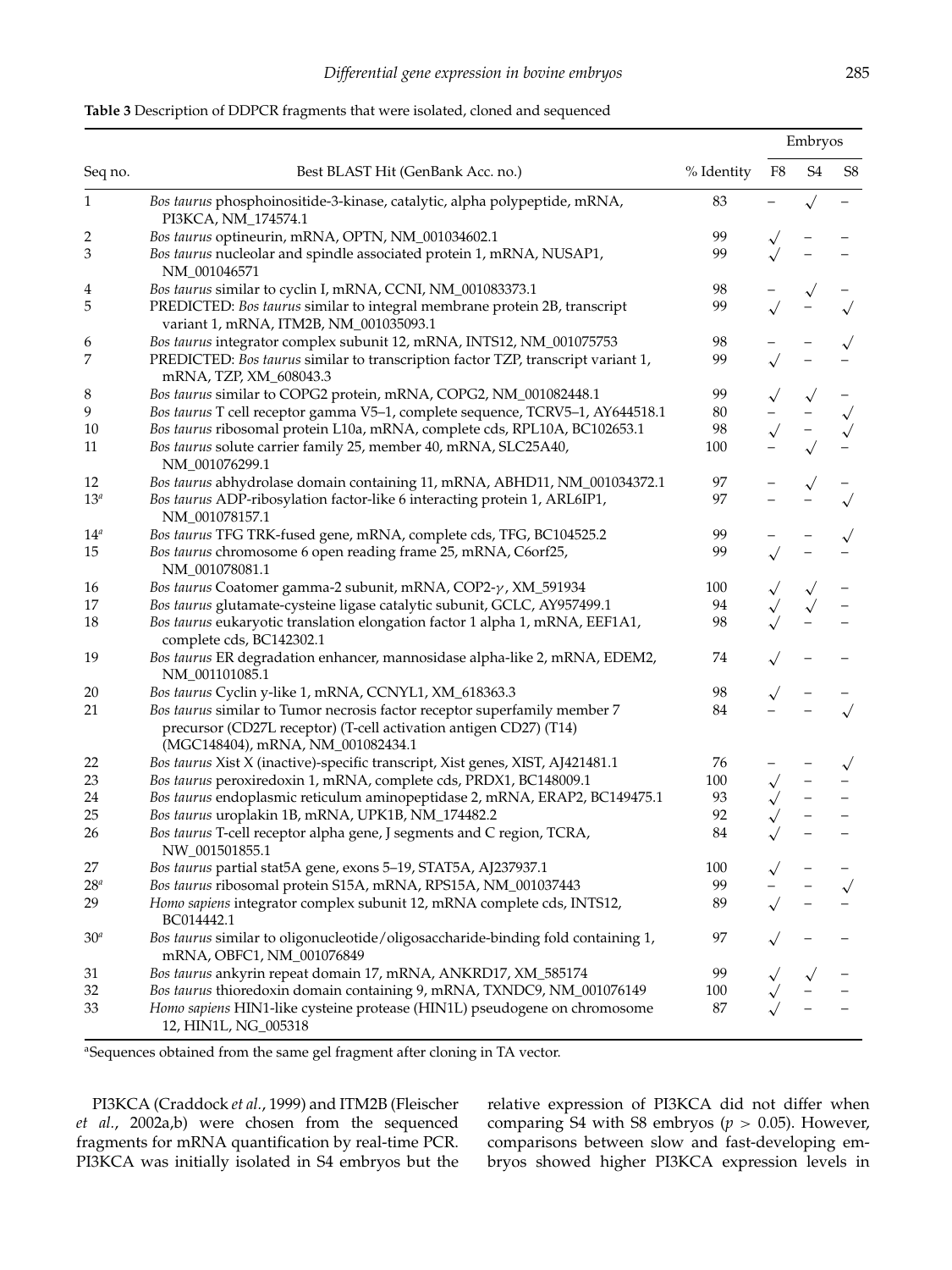

**Figure 2** Selected Gene Ontology (GO) categories over-represented in bovine embryos identified by DDPCR. (*A*) Biological process; (*B*) molecular function, and (*C*) cellular component.

embryos with lower developmental potential  $(p < 0.01)$ ; Fig. 3). ITM2B was originally isolated from F8 and S8 embryos. However, the relative expression levels were ∼40-fold higher in S8 than in F8 embryos while S4 embryos did not differ from F8 embryos (Fig. 4).

## **Discussion**

Many studies have reported correlations between COC morphology, 1st polar body extrusion or first cleavage timing and age of the oocyte donor with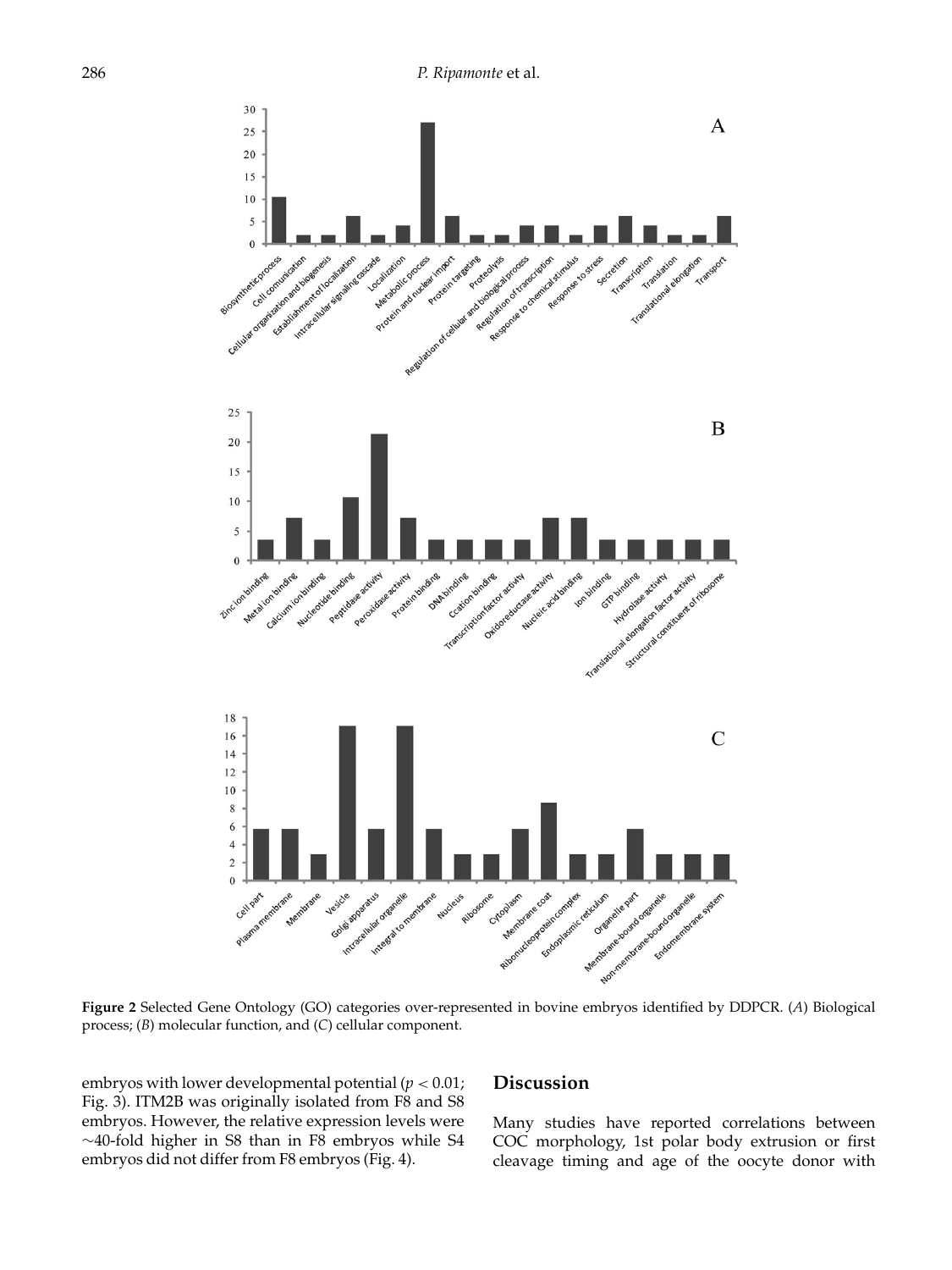

**Figure 3**<sup>a, b</sup>Relative gene expression levels estimated by real-time PCR for PI3KCA in bovine embryos with high (F8) or low (S4 and S8) developmental potential. Detail: relative gene expression of PI3KCA by developmental kinetics in fast (F) and slow (S) bovine embryos. <sup>∗</sup>*p* < 0.05 and ∗∗*p* < 0.01, *n* = 3.



**Figure 4** a, bRelative gene expression estimated by real-time PCR for ITM2B in bovine embryos with high (F8) or low (S4 and S8) developmental potential. Detail: relative gene expression of ITM2B by time of culture in fast (F) and slow (S) bovine embryos. <sup>∗</sup>*p* < 0.05 and ∗∗*p* < 0.01, *n* = 3.

developmental competence of pre-implantation embryos (Pavlok *et al.*, 1992; Lonergan *et al.*, 1994; Brevini *et al.*, 2002; Lonergan *et al.*, 2003; Meirelles *et al.*, 2004). Additionally, possible interactions of these factors with culture systems have also been reported (Niemann & Wrenzycki, 2000, 2003; Watson *et al.*, 2000; Natale *et al.*, 2001; Gutiérrez-Adán *et al.*, 2004). When considered jointly, these findings strongly indicate that the oocyte's inherited mRNA and protein stocks indeed play a major role in the early pre-cleavage embryonic development, and that early developing embryos interact with the development environment to express this potential.

DDPCR has been successfully used to identify new or rare gene transcripts when amounts of available RNA samples are limited, as is the case with preimplantation embryo models (Natale *et al.*, 2001; Kaˇnka *et al.*, 2003; Li *et al.*, 2003; Tesfaye *et al.*, 2003). In the present study we used the fluorescence DDPCR method previously described by Ripamonte *et al.* (2005) to identify messages putatively differentially expressed among three *in vitro*-produced bovine embryos with high- and low-development potential. The strategy proved to be very successful as we recovered hundreds of putative fragments differentially expressed. Using gene ontology analysis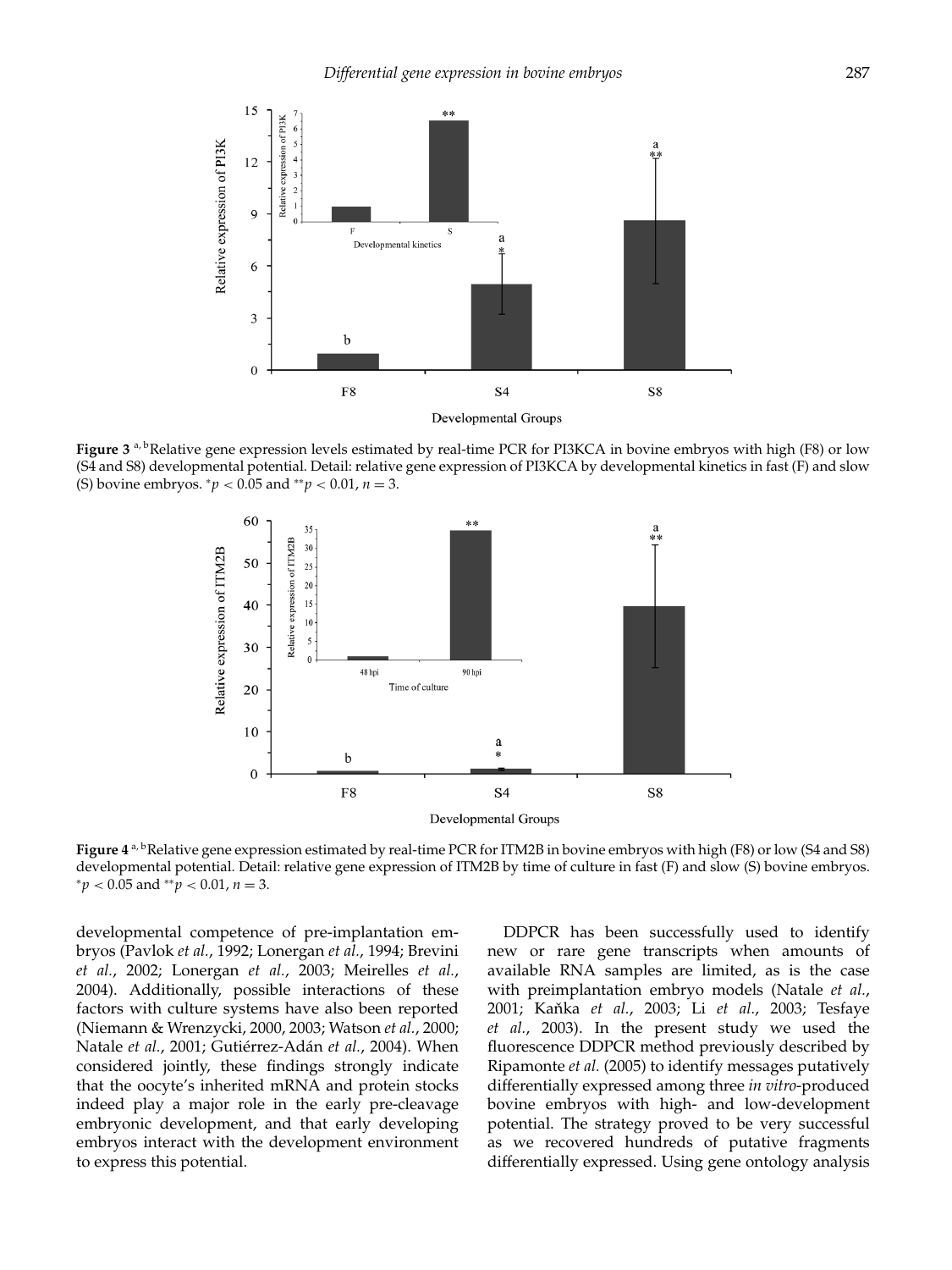the main identified terms were related to embryo functions such as physiological process, metabolism, development, cell proliferation, cell cycle and death, and these terms reflect the biological condition of embryo groups.

Differential expression of anti- and pro-apoptotic genes in oocytes and early-developing embryos has been previously shown to be associated developmental potential (Jurisicova *et al.*, 1998; Dalbiés-Tran & Mermillod, 2003). Genes previously shown to be involved in apoptotic mechanisms, like STAT5 (Debierre-Grockiego, 2004), PI3KCA (Craddock *et al.*, 1999) and ITM2B (Fleischer *et al.*, 2002a,b), were recovered in the present study. Considering the importance of apoptotic processes in determining early-embryo survival, PI3KCA and ITM2B were chosen for further study.

In both cases different results were observed between the DDPCR and the real-time PCR quantification. These variations may be generated by the artifacts of similar sizes fragments creating bands with heterogeneous cDNA as revealed by cloning and sequencing of bands recovered fragments.

PI3KCA is responsible for regulation of various biological processes such as growth, survival, proliferation and cellular metabolism (Fruman, 1998; Craddock *et al.*, 1999; Wymann *et al.*, 2003). PI3KCA is also associated with anti-apoptotic signaling in a large number of cell types (Craddock *et al.*, 1999). In our experiments, PI3KCA was isolated from S4 embryos and is expressed at higher levels in slow-developing embryos, which have also been shown to have lower developmental competence and therefore are usually destined to stop developing (Lonergan *et al.*, 1999; Gutierréz-Adán *et al.*, 2004). Considering PI3KCA's previously describe role as an anti-apoptotic molecule, we hypothesize that slow-developing embryos may be over-expressing this gene in an attempt to avoid going into developmental block.

Conversely, ITM2B has been described as a proapoptotic regulator that shares the BH3 domain present in Bcl-2 gene family members (Deleersnijder *et al.*, 1996; Fleischer *et al.*, 2002a, 2004; Choi *et al.*, 2003; Van Den Plas & Merregaert, 2004;). ITM2B induces mitochondrial membrane permeability promoting release of cytochrome *c* and activation of caspase-9 and -3 during apoptosis (Fleischer *et al.*, 2002b). Furthermore, Fleischer *et al.* (2002a) suggest that ITM2B contributes to the establishment of mitochondrial PTP complexes (Permeability Transition Pore) and, as other Bcl-2 family members, it is involved in membrane pore formation. In both cases, ITM2B expression results in mitochondrial membrane potential loss and consequently induction of programmed cell death pathways. The higher expression level of ITM2B observed in S4 and S8 embryos may indicate that expression of embryonic genes is necessary to drive non-competent embryos to developmental block. Therefore, (partial) EGA is required even in earlydeveloping embryos that are designated to die.

The majority of the differentially expressed transcripts isolated in the study were present in embryos with high development potential (F8), which is expected as a consequence of the activation of the embryo's genome. Our findings are consistent with the notion that embryos with high development potential strongly activate genes responsible for survival. However, several differentially expressed messages were isolated from low developmental potential embryos (S8), which according to the interpretation of the current literature are not supposed to undergo EGA (Bettegowda *et al.*, 2008). Moreover, to differentially express genes related to cell death, embryos with low development potential also overexpress genes responsible for survival. These findings lead to the hypothesis that at the moment of EGA, slow developing embryos overexpress survival genes as a countermeasure to attempt to evade undergoing full developmental block and the consequential death.

Studies using DNA fragmentation assays as indicators of the onset of apoptosis (Singh *et al.*, 1988; Gavrieli *et al.*, 1992;Takahashi *et al.*, 2000) verified that blastocysts from S8 embryos have higher DNA damage and nuclear fragmentation in comparison with F8 embryos (Garcia, 2004, unpublished data). These observations indicate that apoptosis is indeed occurring at a higher rated in slow-developing embryos.

In conclusion, our data suggest there are two different EGA mechanisms that may come into play in early-developing *in vitro*-produced bovine embryos: on one hand, genes responsible for embryonic development are activated in high-development potential embryos, while on the other hand genes responsible for survival/death are activated in low-development potential embryos. Therefore, it is tempting to propose that the developmental block is rather an active event, and that the embryo genome activation at a partial or specific level is required to trigger the 8-cell developmental arrest.

# **Acknowledgements**

The authors thank FAPESP for financial support (Grant 99/12351–3) and for providing a scholarship to P. Ripamonte (Grant 02/02532–5).

## **References**

Badr, H., Bongioni, G., Abdoon, A.S.S., Kandil, O. & Puglisi, R. (2007). Gene expression in the *in vitro*-produced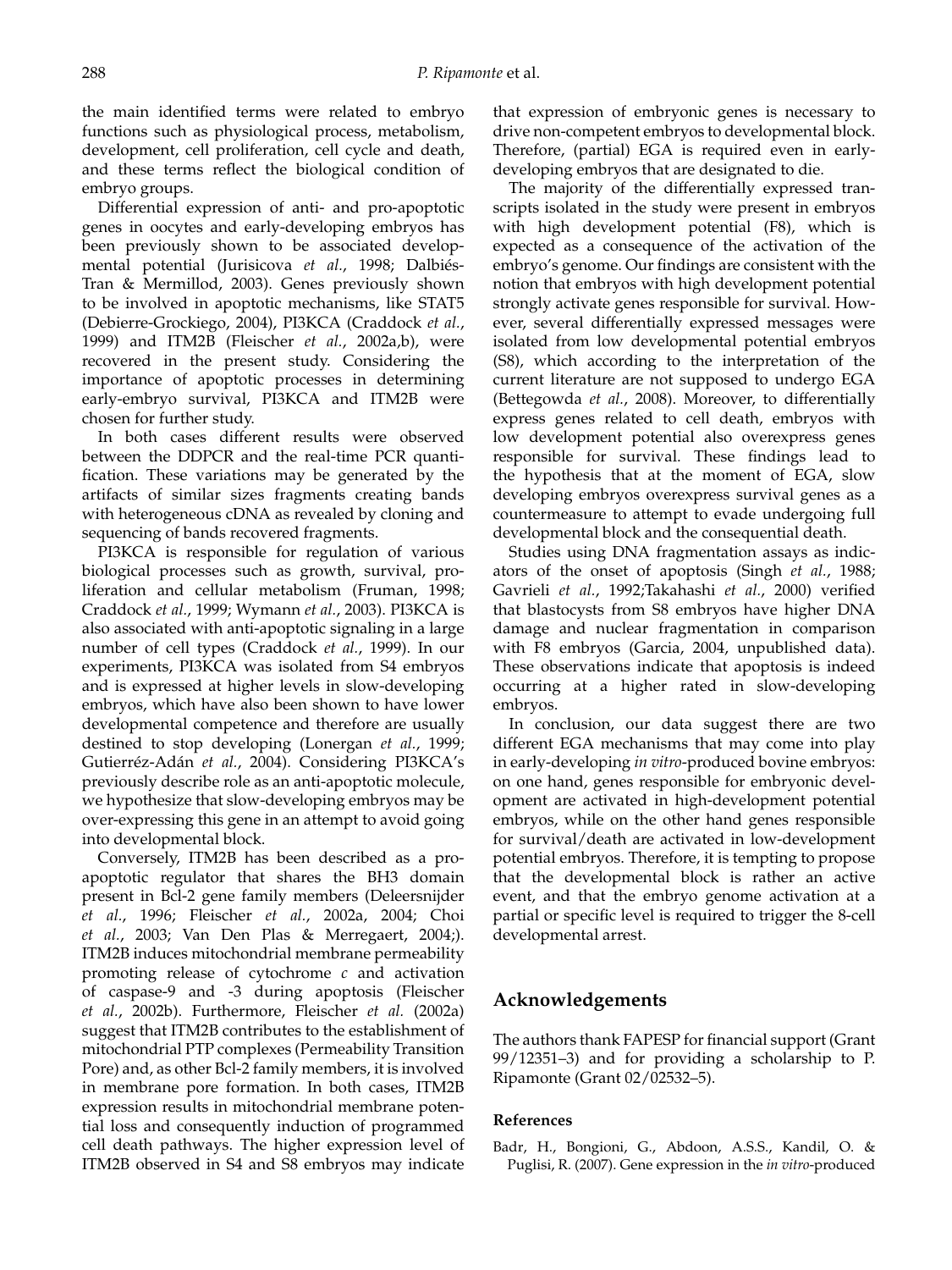preimplantation bovine embryos. *Zygote* **15**, 355– 367.

- Betts, D.H. & King, W.A. (2001). Genetic regulation of embryo death and senescence. *Theriogenology* **55**, 171–91.
- Biase, F.H., Fonseca Merighe, G.K., Santos Biase, W.K., Martelli, L. & Meirelles, F.V. (2008). Global poly(A) mRNA expression profile measured in individual bovine oocytes and cleavage embryos. *Zygote* **16**, 29–38.
- Bousquet, D., Twagiramungu, H., Morin, N., Brisson, C., Carboneau, G. & Durocher, J. (1999). *In vitro* embryo production in the cow: an effective alternative to the conventional embryos production approach. *Theriogenology* **51**, 59–70.
- Brevini, T.A.L., Lonergan, P., Cillo, F., Francisci, C., Favetta, L.A., Fair, T. & Gandolfi, F. (2002). Evolution of mRNA polyadenylation between oocyte maturation and first embryonic cleavage in cattle and its relation with developmental competence. *Mol. Reprod. Dev*. **63**, 510–7.
- Choi, D.K., Yoo, K.W., Hong, S.K., Rhee, M., Sakaki, Y. & Kim, C.H. (2003). Isolation and expression of Napor/CUG-BP2 in embryo development. *Biochem. Biophys. Res. Commun*. **305**, 448–54.
- Craddock, B.L., Orchiston, E.A., Hinton, H.J. & Welham, M.J. (1999). Dissociation of apoptosis from proliferation, protein kinase B activation, and BAD phosphorylation in interleukin-3-mediated phosphoinositide 3-kinase signaling. *J. Biol. Chem*. **274**, 10633–40.
- Dalbiés-Tran, R. & Mermillod, P. (2003). Use of heterologous complementary DNA array screening to analyze bovine oocyte transcriptome and its evolution during *in vitro* maturation. *Biol. Reprod*. **68**, 252–61.
- Debierre-Grockiego, F. (2004). Anti-apoptotic role of STAT5 in haematopoietic cells and in the pathogenesis of malignancies. *Apoptosis* **9**, 717–28.
- De Sousa, P.A., Caveney, A., Westhusin, M.E. & Watson, A.J. (1998a). Temporal patterns of embryonic gene expression and their dependence on oogenetic factors. *Theriogenology* **49**, 15–28.
- De Sousa, P.A., Westhusin, M.E. & Watson, A.J. (1998b). Analysis of variation in relative mRNA abundance for specific gene transcripts in single bovine oocytes and early embryos. *Mol. Reprod. Dev*. **49**, 119–30.
- Deleersnijder, W., Hong, G., Cortvrindt, R., Poirier, C., Tylzanowski, P., Pittois, K., Van Marck, E. & Merregaert, J. (1996). Isolation of markers for chondro-osteogenic differentiation using cDNA library subtraction. Molecular cloning and characterization of a gene belonging to a novel multigene family of integral membrane proteins. *J. Biol. Chem*. **271**, 19475–82.
- Fleischer, A., Ayllon, V., Dumoutier, L., Renault, J.C. & Rebollo, A. (2002a). Proapoptotic activity of ITM2Bs, a BH3-only protein induced upon IL-2-deprivation which interacts with Bcl-2. *Oncogene* **21**, 3181–9.
- Fleischer, A., Ayllon, V. & Rebollo, A. (2002b). ITM2Bs regulate apoptosis by inducing loss of mitochondrial membrane potential. *Eur. J. Immun*. **32**, 3498–3505.
- Fleischer, A. & Rebollo, A. (2004). Induction of p53 independent apoptosis by the BH3-only protein ITM2Bs. *FEBS Lett*. **557**, 283–7.
- Fruman, D.A., Meyers, R.E. & Cantley, L.C. (1998). Phosphoinositide kinases. *Annu. Rev. Biochem*. **67**, 481–507.
- Garcia, S.M. (1994). *Bloqueio e morte celular programada em embriões bovinos: efeitos da fonte de suplementação protéica e da cinética do desenvolvimento*. Dissertação de Mestrado, FZEA/USP.
- Gordon, I. (1994). *Laboratory Production of Cattle Embryos* 1st edn. Cambridge University Press.
- Gavrieli, Y., Sherman, Y. & Bem-Sasson, S.A. (1992). Identification of programmed cell death *in situ* via specific labelling of nuclear DNA fragmentation. *J. Cell Biol*. **119**, 493–501.
- Gutierréz-Adán, A., Rizos, D., Fair, T., Moreira, P.N., Pintado, B., De La Fuente, J., Boland, M.P. & Lonergan, P. (2004). Effect of speed of development on mRNA expression pattern in early bovine embryos cultured *in vivo* or *in vitro*. *Mol. Reprod. Dev*. **68**, 441–8.
- Huang, D.W., Sherman, B.T., Tan, Q., Kir, J., Liu, D., Bryant, D., Guo, Y., Stephens, R., Baseler, M.W., Lane, H.C. & Lempicki, R.A. (2007). DAVID Bioinformatics Resources: expanded annotation database and novel algorithms to better extract biology from large gene lists *Nucl. Acid Res*. **35**, W169–75.
- Jurisicova, A., Latham, K.E., Casper, R.F., Casper, R.F. & Varmuza, S.L. (1998). Expression and regulation of genes associated with cell death during murine preimplantation embryo development. *Mol. Reprod. Dev*. **51**, 243– 53.
- Kaňka, J. (2003). Gene expression and chromatin structure in the pre-implantation embryo. *Theriogenology* **59**, 3–19.
- Kaňka, J., Bryova, A., Duranthon, V., Oudin, J.-F., Peynot, N. & Renard, J.P. (2003). Identification of differentially expressed mRNAs in bovine preimplantation embryos. *Zygote* **11**, 43–52.
- Kralj, J.G., Player, A., Sedrick, H., Munson, M.S., Petersen, D., Forry, S.P., Meltzer, P., Kawasaki, E. & Locascio, L.E. (2009). T7-based linear amplification of low concentration mRNA samples using beads and microfluidics for global gene expression measurements. *Lab. Chip* **7**, 917–24.
- Livak, K.J. & Schmittgen, T.D. (2001). Analysis of relative expression data using real-time quantitative PCR and 2<sup>-∆∆Ct</sup> method. *Methods* **25**, 402–8.
- Lonergan, P. (1994). Growth of preimplantation bovine embryos. *Acta Vet. Scand*. **35**, 307–20.
- Lonergan, P., Khatir, H., Piumi, F., Rieger, D., Humblot, P. & Boland, M.P. (1999). Effect of time interval from insemination to first cleavage on the developmental characteristics, sex and pregnancy rates following transfer of bovine preimplantation embryos. *J. Reprod. Fertil*. **117**, 159–67.
- Lonergan, P., Gutiérrez-Adán, A., Fair, T. & Boland, M.P. (2003). Effect of culture environment on embryo quality and gene expression – experience from animal studies. *Reprod. Biomed. Online* **7**, 657–63.
- Ma, J., Svoboda, P., Schultz, R.M. & Stein, P. (2001). Regulation of zygotic gene activation in the preimplantation mouse embryo: global activation and repression of gene expression. *Biol. Reprod*. **64**, 1713–21.
- Mamo, S., Sargent, C.A., Affara, N.A., Tesfaye, D., El-Halawany, N., Wimmers, K., Gilles, M., Schellander, K. & Ponsuksili, S. (2006). Transcript profiles of some developmentally important genes detected in bovine oocytes and *in vitro*-produced blastocysts using RNA